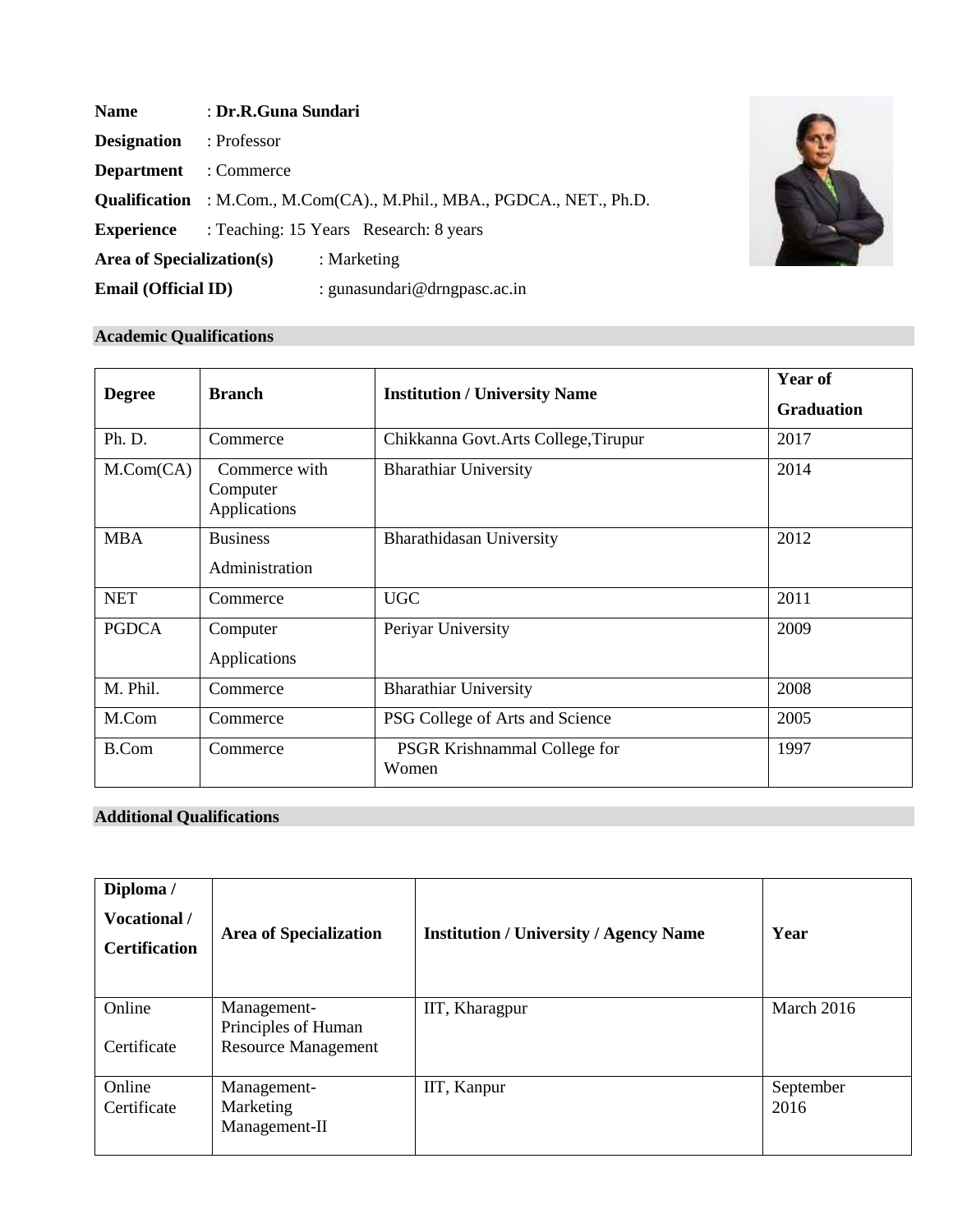| Online<br>Certificate | Management-Consumer<br>Behaviour                                                                  | IIT, Kharagpur               | March 2017        |
|-----------------------|---------------------------------------------------------------------------------------------------|------------------------------|-------------------|
| Online<br>Certificate | Management-Financial<br><b>Statement Analysis and</b><br>Reporting (Elite)                        | IIT, Roorkee                 | April 2017        |
| Online<br>Certificate | Social Science and<br>Humanities -<br>Soft Skills(Elite)                                          | IIT, Roorkee                 | October 2017      |
| Online<br>Certificate | Management Studies-<br>Financial<br><b>Institutions &amp; Markets</b>                             | IIT-Kharagpur                | April 2019        |
| Online<br>Certificate | Social Science and<br>Humanities -<br><b>Interpersonal Skills</b><br>(Elite with<br>Silver Medal) | IIT - Roorkee                | September<br>2019 |
| Online<br>Certificate | Commerce and<br>Management-<br>Entrepreneurship                                                   | IIT-Madras                   | December 2020     |
| Online<br>certificate | Commerce and<br>Management -<br><b>Business law for</b><br>Managers                               | IIt-Kharagpur                | March 2022        |
| Online<br>Certificate | Commerce and<br>Management-<br>Introduction to<br>Marketing<br><b>Essentials</b>                  | IIM-Bangalore                | Pursuing          |
| Higher<br>Diploma     | Software engineering                                                                              | <b>APTECH Computers</b>      | 2000              |
| Certificate           | Rashtrabasha                                                                                      | Dakshina Hindi Prachar Sabha | 2003              |

# **Research Guidance**

| <b>Programme</b> | <b>No. of Scholars</b> |                 |
|------------------|------------------------|-----------------|
|                  | <b>Completed</b>       | <b>Pursuing</b> |
| Ph. D            |                        |                 |
| M. Phil.         |                        |                 |

# **Patents**

Patents published on 28<sup>th</sup> January 2022, *'Financial Analysis and Management System using Bigdata and Data Mining*'.Official Journal of The Patent Office ,Patent Office Journal no 04/2022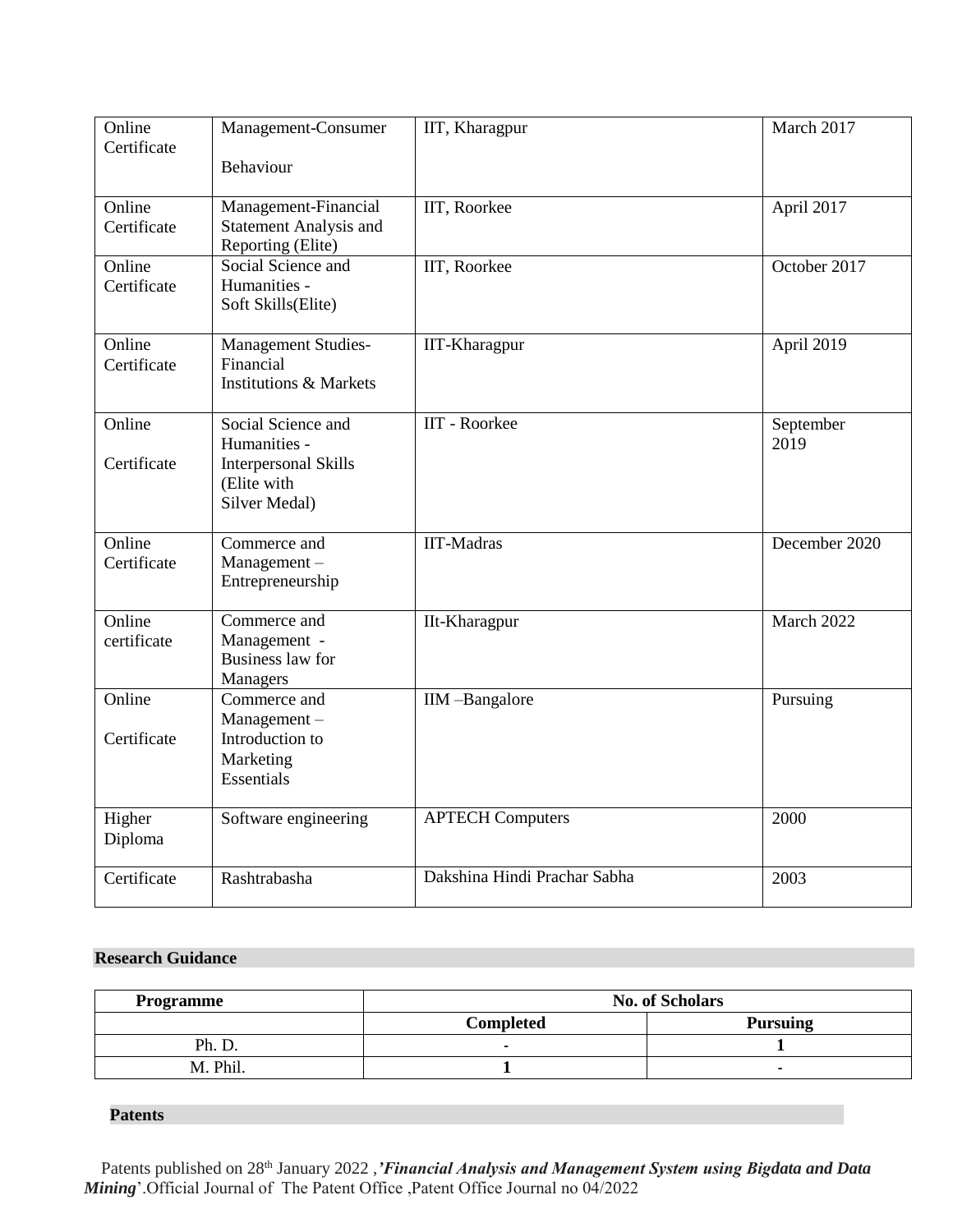## **Research Publications (Indexed)**

#### **National**

- Dr.R.Guna Sundari , Dr.S.Jayashanthi , "*A Study on Worklife balance towards Job Satisfaction in IT Industry with reference to Coimbatore*" , Sardar Patel Institute of Economic and Social Research , Anvesak, A bi-annual journal ,Volume 51, Issue No 1(IX) ,ISSN :0378-4568 , January –June 2021
- Dr.R.Guna Sundari, V. Harish , "*A Study on customer satisfaction towards KTM Bikes*" International Journal for Science and Advance Research in Technology,Volume 7, Issue 5, May 2021, ISSN – 2395- 1092
- Dr.R.Guna Sundari , P.Alfred Godwin, " *A Study on Problems of Human resource Management and their Impact in Organisational Performance in TNQ Technologies*" , EPRA International Journal ofResearch and Development(IJRD) , Volume 6, Issue 5 , May 2021, Pg 198-201 ,ISSN - 2455- 7838
- Dr.R.Guna Sundari , B.Prakash,' *A Study on problems faced and satisfaction level of power loom owners in Somanur* ', EPRA International Journal of Research and Development(IJRD) , Volume 8, Issue 5 , May 2021, Pg 24-28, ISSN -2455-7838
- Dr.R.Guna Sundari S.Vinosh Kumar,*'The study on customer satisfaction towards Bajaj Pulsar in Coimbatore*', International Journal for Science and Advance Research in Technology volume 7, Issue 5., May 2021
- Dr.R.Guna Sundari ,S.Gayathri, Dr.S.Gandhimathi,' *A Study on buying behaviour towards Hindusthan Unilever Limited with reference to Coimbatore*'(DrNGPASC 2020-21 COM028), EPRA Intranational Journal of Research and Development(IJRD) , Volume 8, Issue 5 , May 2021 ,ISSN - 2455-7838
- Dr.R.Guna Sundari, Thangaraj.R, '*A Study on consumer satisfaction level towards Yamaha motors special reference towards Yamaha R15 in Coimbatore city* '(DrNGPASC 20,2,0-21 COM044) International journal of Research Publication and Reviews , Volume 2, Issue 5 , April 2021, ISSN -2454-2237
- Eldho J Dr.R.Guna Sundari , '*A Study on Production and Marketing Problems of Pepper cultivators in Gudalur Area of Nilgiris'* (DrNGPASC 2020-21 COM025) , International Journal of All Research Education and Scientific Methods(IJARESM) , Volume 9, Issue 4 pg 1584-1587 , April 2021,ISSN-2455-6211
- Dr.R. Guna Sundari, S.Kowsalya , '*A Study on students preference towards online learning application with special reference to Coimbatore city* ', International Journal of Creative Research Thoughts(IJRT) , volume 9, Issue 4, April 2021,ISSN – 2320-2882
- Dr.R.Guna Sundari , Praveena M, '*A study on Marketing Mix strategies of Reliance Jio 4G Network with special reference to Coimbatore City*' (DrNGPASC 2020-21 COM022) , International journal of Research Publication and Reviews, Volume 2, Issue 4, April 2021 pg 540-544,ISSN -2454-2237
- Dr.R.Guna Sundari , Shobika S , '*A study on customer satisfaction towards Hypermarket with special reference to DMart*'(DrNGPASC 2020-21 COM021), EPRA International Journal of Research and Development (IJRD) , Volume 6, Issue 4, April 2021 ,pg 208-210, ISSN - 2455-7838
- Dr.R.Guna Sundari , N.Akshaya , '*A Study on Passengers satisfaction using Fastag with special reference to Coimbatore City'* (DrNGPASC 2020-21 COM019) , EPRA International Journal of Research and Development (IJRD) , Volume 6, Issue 4, April 2021 ,pg 215-219, ISSN - 2455-7838.
- Dr R. Guna Sundari , M.Dhivyaa , '*Measurement of brand awareness and brand perception towards Samsung mobile phones'*(DrNGPASC 2020-21 COM020), International Journal of All Research Education and Scientific Methods , Volume 9, Issue 4, pg 1542 -1548 , April 2021,ISSN – 2455-6211
- Dr. R,Guna Sundari , Dr.Priya Srivatsava ,*'Covid -19 Impact on Savings and Investment pattern on*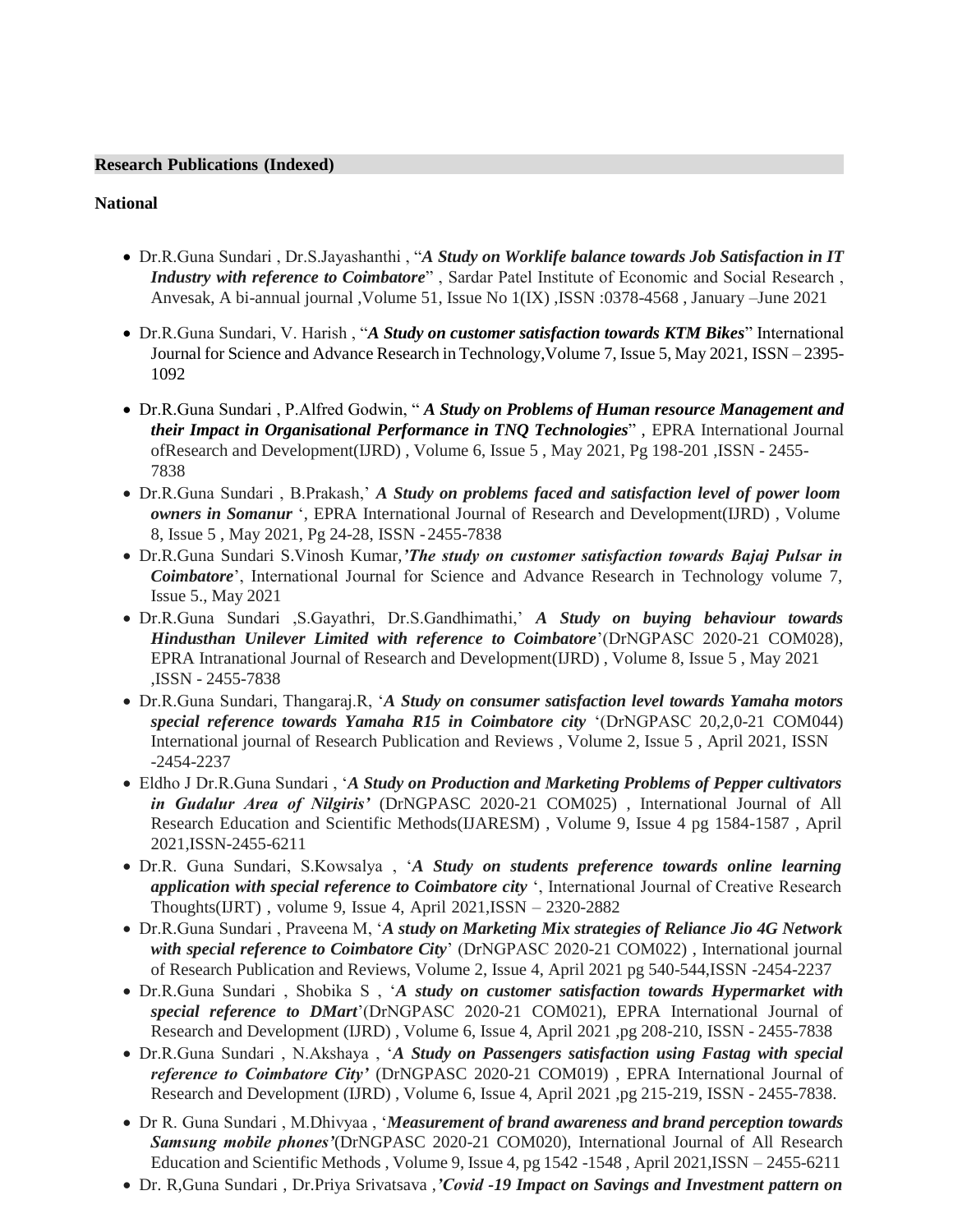*Lifestyle of Remunerated Employees'*, Aegaeum Journal, Volume 9, Issue 1, Jan 2021,ISSN – 0776- 3808

- Dr.S.Gandhimathi, C.Karthick, Dr.R.Guna Sundari, P.Vimal Kumar, B. Kalaivani, A Study on Impact of Training and Developmen tin Lalton Technoloies Pvt.Ltd(DrNGPASC 2019-20 COM008)- Indian Journal of Research ,Volume-9 , Issue-1, Pg.No.1-3 ,Jan - 2020 , PRINT ISSN No. 2250 – 1991,DOI : 10.36106/paripex, GoogleScholar
- Priya Srivatsav, Dr. P.Sekar , Dr. R.Guna Sundari , "Bit coin: A strategic overview" , National Journal of Multidisciplinary Research and Development, Volume 3 , Issue 1, Jan – Apr 18, Peer Reviewed Journal, Refereed Journal, Indexed Journal ISSN: 2455- 9040, Impact Factor: RJIF 5.22 UGC Approved Journal. UGC Journal No.: 64430.Index Copernicus 2016 58.87
- Priya Srivatsav, Dr. P.Sekar , Dr. R.Guna Sundari ,"Impact of Demonetization (Notebandi) on Indian Economy" , National Journal of Multidisciplinary Research and Development, Volume 3 , Issue 1 page No1210-1216 , Jan – Apr 18. Peer Reviewed Journal, Refereed Journal, Indexed Journal ISSN: 2455-9040, Impact Factor: RJIF 5.22 UGC Approved Journal. UGC Journal No.: 64430

# **Other Publications: International / NationalJournals**

- Dr.R.Guna Sundari, Dr.P.Sekar , " Evolution of Startup companies- Indian Scenario',Journal of emerging technologies and innovative research , Volume 6 Issue 1 , Jan-19, ISSN : 2349- 5162,page no – 628-635 Impact factor-5.87
- Dr. P.Sekar , Dr. R.Guna Sundari ,"Enhancing Perception on Accounting Frauds & Forensics" , Research Review International Journal of Multidisciplinary, Sep 18 , e- ISSN – 2455-3085
- Dr. R.Guna Sundari , Dr. P.Sekar ," Consumer behaviour of standpoint on roadside foodstuff in Coimbatore city" IJPUB- Intenational Journal of Creative Research thoughts, Volume 6 | Issue 1 Pg 1970 – 1973 ,Mar 18, ISSN No-2320-2882
- Dr. R.Guna Sundari ," A study on immunization & vaccinations towards infants for Mother's", International Journal of Applied Research , Vol 3 issue 12 Pg.No- 462-465 , Dec 17, ISSN Print: 2394-7500 ISSN Online: 2394-5869
- Dr. P.Sekar , R.Guna Sundari ,"A Study on Corporate Retailers on Consumers in Coimbatore city" , International Journal of World Research – A peer reviewed International Journal , Vol I , Issue XXXVI,pg 16-20 Dec -16 , Print ISSN2347-937X
- R.Guna Sundari , "Mothers's Perception and Satisfaction towards different Branded Vaccines in Tirupur City" , EPRA – International Journal of Economics,Business and Management Studies(EBMS), Volume 4 , Issue 1, pg 133 -136 June 16, ISSN-2347-4378
- R.Guna Sundari , "Physician's Perception criteria and Physician's Preferred Marketing Comunications on the Branded Vaccines" , Indian Journal of Research in Commerce,Management,Engineering and Applied Science , Vol 1, Pg No.12 -21, Apr-16, ISSN -2454-6593
- Dr.P.Arumugasamy , Dr. P.Sekar , R.Guna Sundari ," Socio Economic Problems and Prospects of Handloom Sector in Tamil Nadu State" , International Journal of Social Science & Interdisciplinary Research , Vol. 4 (5),May-15, ISSN 2277-3630 IJSSIR

#### **Presentations in Conference**

- Enhancing Perception on Accounting Frauds and Forensics , Conference on Innovation in Management Practices ,Sankara College of Science and Commerce, 26-Sep-2018.
- Role of NABARD in Economic Development Conference on Venture capital for Sustainable Rural Entrepreneurship and Economic Development , Dr.NGP Arts and Science College, 18- Feb-2016.
- Bancassurance :Current Trends in Indian Scenario at International Conference on 'Blue Sky Thinking on B3' , Hindusthan College of Arts and Science on 05-Feb-2016.
- The rise of e-commerce in India ,Conference on Changing dynamics of E-Commerce, GRD College of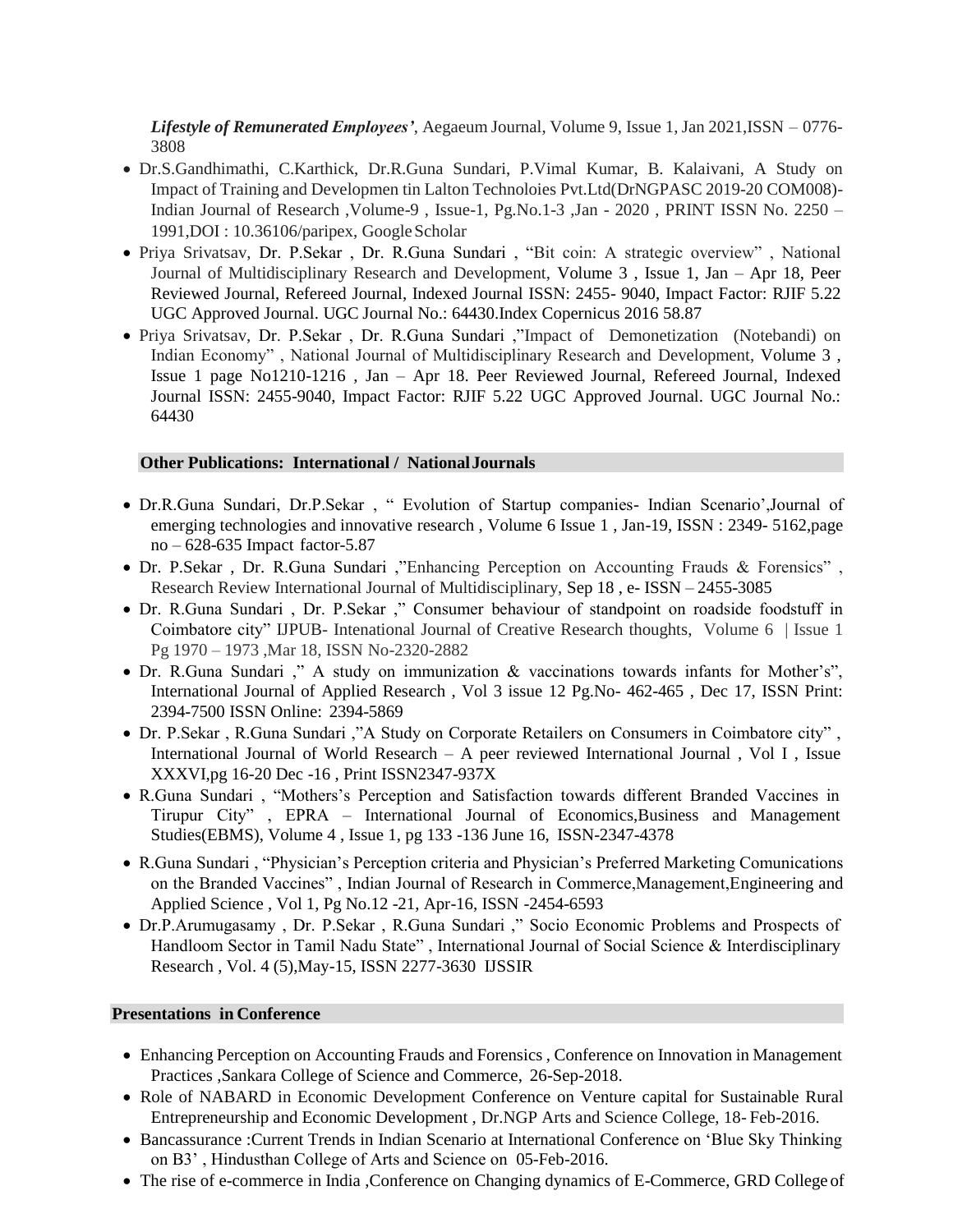Science and Commerce ,10-Mar-14 Marketing of Innovation ,International Conference on 'Innovative Marketing Strategies for sustainable Growth-Issues and Challenges' , Sankara College of Science and Commerce , 16-Sep-2015.

- Crop Insurance in India, Conference on Crop Insurance in India-Park's College, 07-Feb-2014.
- Green marketing in the Corporate Sector ,Conference on Green Marketing : Challenges and Opportunities" , Park's College, 08-Feb-2013.
- Hopes and Challenges of Green Marketing in the Corporate Environment Conference on Changing Scenario of Corporate Management , J.K.K Nattraja College of Arts and Science, 31- Aug-2012.
- Retail Marketing Conference on' Recent Trends in Marketing', Department of Commerce, Sri Ramakrishna Mission Vidhyalaya College of Arts and Science , 28-Aug-2012.
- The Significance of Mobile Service in Advertising at Conference on 'Metamorphosis of Modern Management ',SNS College of Engineering,10-Dec-2010.
- 11. Impact of global economic crisis at Conference on 'The global Financial crisis and its impact on India', Maharaja Arts and Science College, 25-Sep-2009.

# **Participation in Conference**

## *International***:**

- International Conference on Innovative Challenges in Multidisciplinary Research and Practices, Hindusthan College of Arts and Science , 15-Jun-2020 to19-Jun-2020.
- Conference on Blue Sky Thinking on B3, Hindusthan College of Arts and Science, 5-Feb-2016.
- Conference on Innovative Marketing Strategies for sustainable Growth-Issues and Challenges, Sankara College of Science and Commerce, 16-Sep-2015.

# *National***:**

• Conference on Innovation in Management Practices, Sankara College of Science andCommerce26-

Sep-2018.

- Conference on Venture capital for Sustainable Rural Entrepreneurship and Economic Development , Dr.NGP Arts and Science College , 18-Feb-2016.
- Conference on Changing dynamics of E-Commerce, GRD College of Science and Commerce, 10-Mar-2014.
- Conference on Crop Insurance in India at Park's College on 07-Feb-2014.
- Conference on Green Marketing : Challenges and Opportunities", Park's College Tirupur, 08 Feb-2013.
- Conference on Changing Scenario of Corporate Management , J.K.K Nattraja College of ArtsandScience, 31- Aug-2012.
- Conference on Recent Trends in Marketing , Department of Commerce ,Sri Ramakrishna MissionVidhyalaya College of Arts and Science , 28-Aug-2012.
- Conference on Metamorphosis of Modern Management ,SNS College of Engineering, 10-Dec-2010.
- Conference on The global Financial crisis and its impact on India, Maharaja Arts andScience College, 25-Sep-2009.

#### **Participation in Seminars**

# *International***:**

- Seminar on The Role of social Enterprises in Globalised Economy, Tiruppur KumaranCollege for Women, 25-Aug-2015.
- Seminar on Emerging Trends in Global and Indian Financial Markets, Hindusthan College of Artsand Science, 6-Feb-2015.
- Seminar on Trends in Global economy and economic reforms in India, Hindusthan College of Artsand Science, 7-Feb-2014.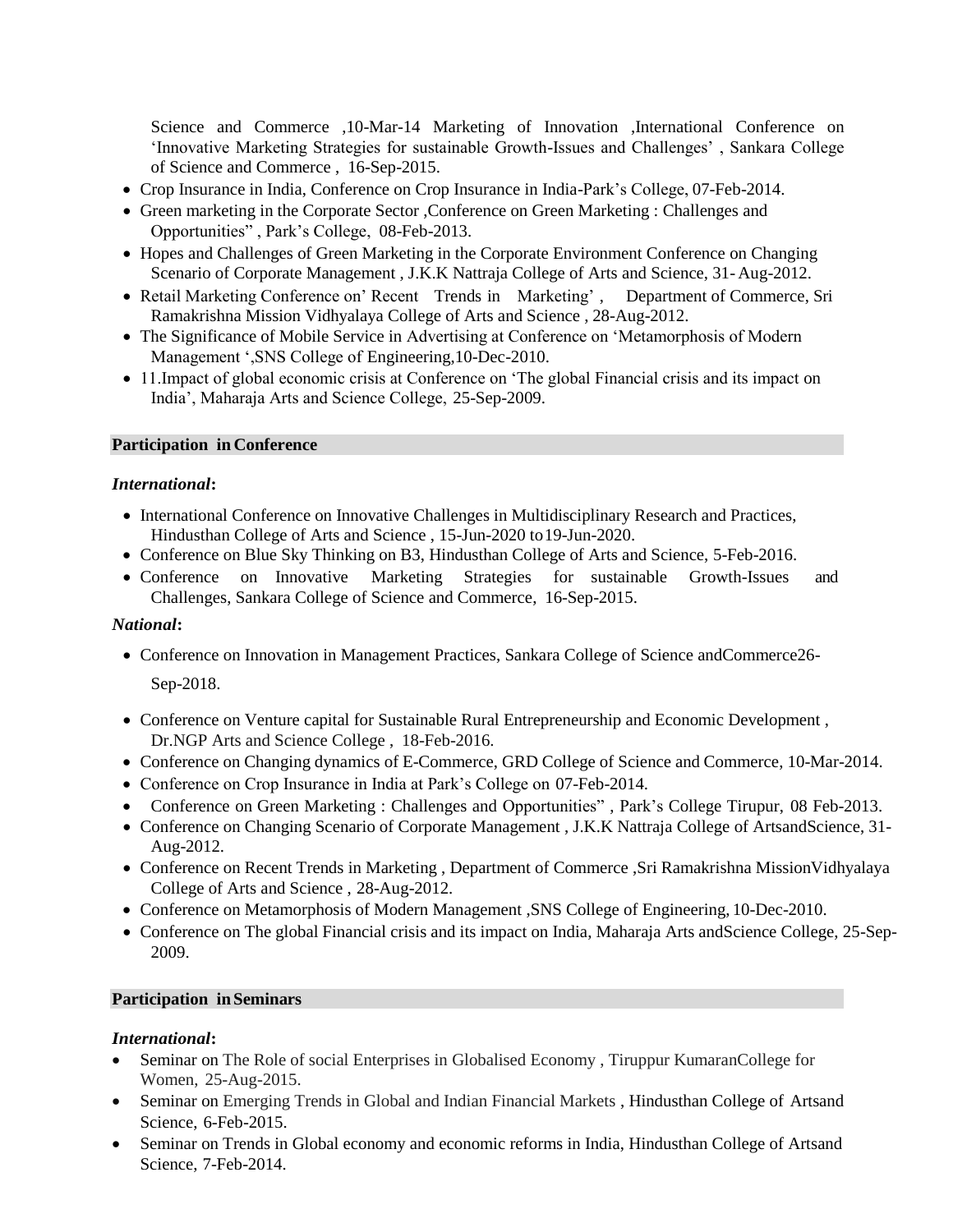# *National***:**

- Seminar on 'Rural Entrepreneurship-Transforming the face of Rural India', Dept of Commerce, Sacred Heart College, Tirupattur, Vellore Dist ,23-Sep-2016.
- Seminar on 'Indian Insurance Sector : Road Ahead ', GRD School of Commerce andInternational Business , 16-Mar-2015.
- Seminar on 'Strategic E-Commerce in emerging economies', Dept of Commerce, AJKCollege of Arts and Science,16-Oct-2014 and 17-Oct-2014.
- Seminar on' Consumerism Challenges and Prospects', Dept of Commerce , Hindusthan College of Arts and Science, 01-Feb-2013.
- Seminar on 'Impact of Globalization on Indian Economy', Department of Commerce, Hindusthan College of Arts and Science, 25-Jan-2012.
- Seminar on 'Role of Banking sector in Rural Economic Development', Department of Commerce, Dr.N.G.P Arts and Science College, 23-Sep-2011.
- Seminar on 'Emerging trends in service sector', Department of Commerce, Hindusthan College of Arts and Science, 27-Jan-2011.
- Seminar on 'Quality consciousness in global marketing', Department of Commerce, Angappa College of Arts and science, 7-Sep-2011.
- Seminar on 'India An emerging power issues and challenges', Dept of Commerce, Navarasam Arts and Science college for Women, 30-Dec-2010.
- Seminar on Emerging trends in Commerce, Economics and Management 2010, Dept of Commerce, Hindusthan College of Arts and Science, 29-Jan-2010.
- Seminar on 'Financial inclusion for sustainable Development', Dept of Commerce, VLB Janakiammal College of Arts and Science ,24-Jan-2009.
- Seminar on 'The global Financial crisis and its impact on India,' Dept of Commerce, Navarasam Arts and Science college for Women on 7-Feb-2009.

# **Participation inWorkshop**

- Seearch Methodology and ICT based Teaching and Learning Tools', Hindusthan College ofArts and Science , 16-Jun-2020 to20-Jun-2020.
- Seven Day Workshop, Vellalar College for women , 24-Apr-2020 to 30-Apr-2020.
- 'Intellectual Property Rights' organized by IQAC , Pioneer College of Arts and Science,9- Feb-2019.
- 'Entrepreneurship Pre-incubation Centre Orientation Programme', Sankara College ofScience and Commerce, 28-July-2017.
- 'Quality Enhancement in HEIs by the effectiveness of Academic and Adminstrative Audit Issues and Challenges', S.N.R Sons College, 21-Oct- 2016 and 22-Oct-2016
- 'EBSCO Host Training Programmme', S.N.R Sons College,15-Sep- 2012

# **Participation inWebinars**

• "Teaching Learning Tools for the Digital Era" , Sri Ramakrishna College of Arts and Science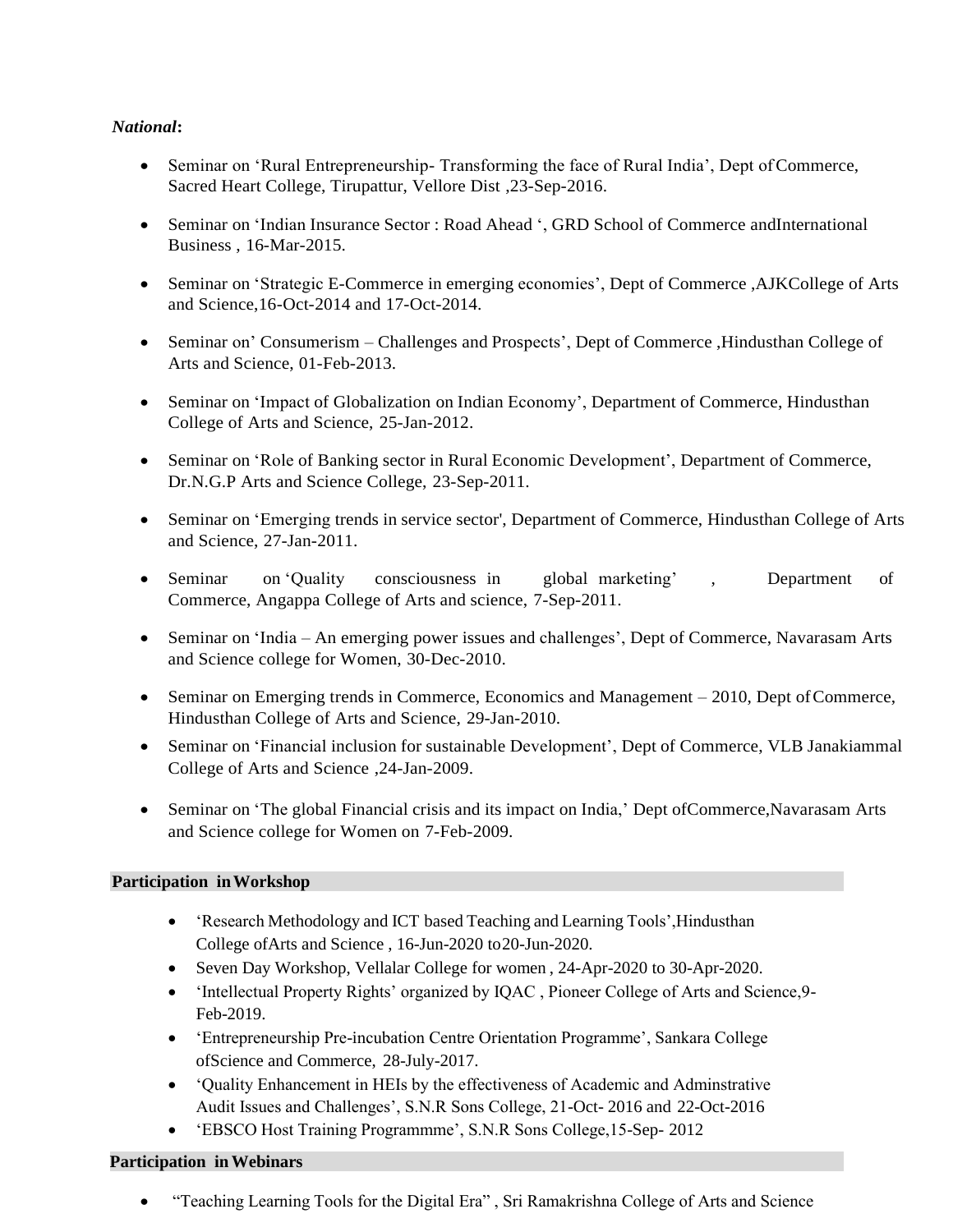forwomen, 11-May-2020 to 16-May -2020

• "Unlock your career and unleash your potential ", Nilgiri College of Arts and Science,25- Apr-2020 to 03-May-2020

# **Participation in Faculty Development Programme**

- o 5 days FDP on '"Development of Quality Improvement Process Optimizing faculty success",Nehru Institute of Engineering and Technology, 19-July-2021 to 23-Jul-2021
- o 7 days online FDP on '"Nurturing The Next Generation Educators" PPG College of Arts and Science,12-Jun-2021 to 18-Jun-2021
- o Seven Days Online International Faculty Development Programme on "New Paradigms in Management Education" Government First Grade College,07-Jun-2021 to 14-Jun-2021
- o 'CSI(Cognative Strategy Instructions) as Teaching tool' for 21st Centuary ,Karpagam College of Engineering , 18-May-2021 to 24-May-2021
- o 6 days online FDP on 'Teaching Learning Practices in 2020', Hindushan College of Arts and Science,16-Nov-2020 to 21-Nov-2020
- o "E-Content Development", Angappa College of Arts and Science ,22-Jun-2020 to 26-Jun-2020
- o "7 Days Faculty Development Program,SNMV College of Arts and Science 08-Jun-2020 to 15-Jun-2020
- o 'Post Covid 19 Challenges an d Opportunities A Global Perspective',SIMMS,Pollachi,06-Jun-2020 to12-Jun-2020
- o Recapitulating Billion years of Bharathiya Wisdom for molding Millennials,
- o One week FDPArasu College of Arts and Science for women, 08-May-2020 to 12-May-2020
- o Challenges in Financial Management –Covid-19 Scenario,Online FDP Kovai Kaliamagal College of Arts and Science, 14-May-20 to 20-May-2020.
- o 'Experiential Learning- Gandhiji's NaiTalim' ,online FDP , Faculty Development Centre Mahatma Gandhi National Council of Rural Education (Department of Higher Education, Ministry of Human Resource Development, Govt. of India),11-May-2020 to 15-May-2020.
- o Front Accounting, One Week FDP Programme on Spoken Tutorial Free Open Source Software (FOSS), Dr. N.G.P. Arts And Science College Coimbatore and Spoken Tutorial, IIT Bombay National Mission On Education Through ICT MHRD, Govt. of. India04-May-2020 to 10-May-2020.
- o 'Quality Initiatives in Higher Education' ,one week online FDP ,Consortium of Colleges,13-Apr- 2020 to 20- Apr-2020
- o Online Moodle Learning Management System organized by Sri Akiandeswari College from 20-April-2020 to 26-April-2020
- o Two weeks Online Faculty Development Programme on 'Managing online classes and co- creating Moocs'by Ramanujan College, University of Delhi 20-Apr-2020 to 06-May-2020
- o Global Business Foundation Skills, at Infosys BPO, 20-Nov-2017 to 28- Nov-2017
- o Team Building', CMS College of Engineering and Technology , 23-Jul -15 and 24-Jul-15
- o Quality Sustenance in Higher Educational Institutions and Academic Excellence, S.N.R Sons College ,07-Mar-2015.
- o Impact of Indian Social Values towards Women Education, Independence and Empowerment', Dept. of women's Studies,Bharathiar University at Sri Ramakrishna College for Women, 08- Oct-2014.
- o Entrepreneurship Development organized by Dept. of Innovation and Entrepreneurship Development Centre(IEDC), PSGR Krishnammal College for Women, 04 -Jan-2011 and 05- Jan-2011

#### **Conference /Seminar / Workshop/Events Organized**

• Organizing Secretary, National Conference on Implications of Fintech in Indian